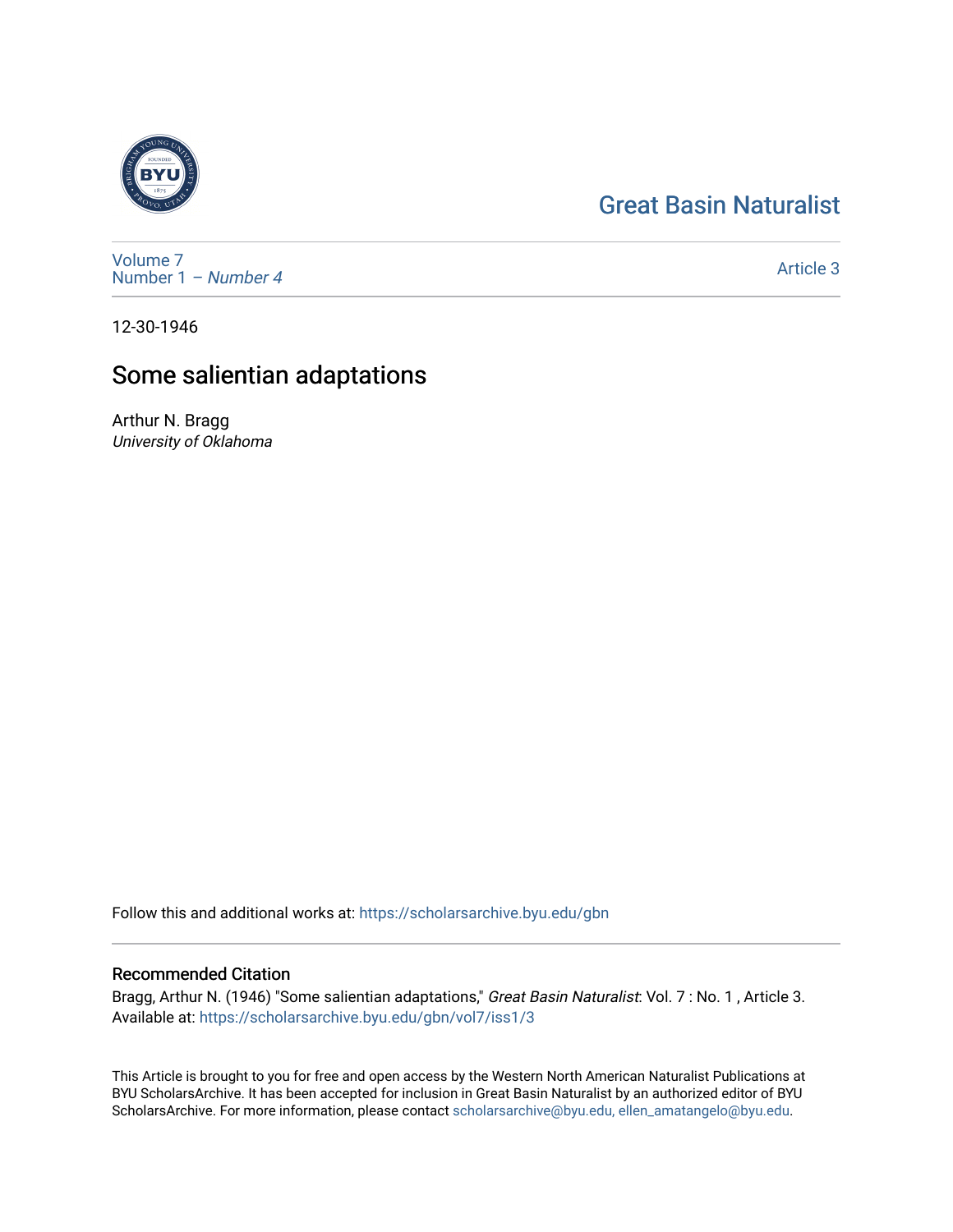## SOME SALIENTIAN ADAPTATIONS!

ARTHUR N. BRAGG University of Oklahoma

According to one common viewpoint, many and perhaps most characteristics of organisms have evolved through protoplasmic response to changing environments so that the present fauna and flora of a given region are generally adapted to the characteristic environment which they now occupy. In extreme cases, the geographic distribution of a species may be partially or wholly controlled by such ecological adjustments; but in less specifically adapted groups, the potential range of a species may not yet have been realized, so that introduction of some of its members into a new region results (or may result) in permanent occupancy of it. Between these two extremes, so many intermediate conditions occur that a whole volume would hardly suffice merely to record them.

Generalizations such as those just stated are practically truisms of biology. They are introduced here only as background for the interpretations of some observations made in recent years among the Salientia of Oklahoma. Twenty-seven species or subspecies of frogs and toads representing five families, and seven genera are now known to occupy this state. But they are not universally distributed; and, more important, they are not distributed consistently in accordance with their taxonomic groupings. For example, in the Hylidae, one species and a number of subspecies of another are limited to the southeastern corner of the state; one occurs only along its eastern edge; another occupies approximately the eastern half, but is ecologically limited to areas of woodland and savannah; one species is limited to regions of grassland, which means, geographically, to approximately the western two-thirds of the state; still another occupies tall-grass prairie and woodland in abundance and mixed prairie rarely. It has not been found in the high plains (short-grass prairie) in western Oklahoma but does occur in New Mexico and in the Texas Panhandle in similar ecological communities. They are distributed over most of Oklahoma but one of these never occurs in deep woods and the other is rarer to the west (short-grass prairies) than to the east (mixed-grass, savannah, and woodland).

<sup>&</sup>lt;sup>1</sup> Based upon a paper presented recently at the Boston Meeting of the A.A.A.S., Dec. 28, 1946.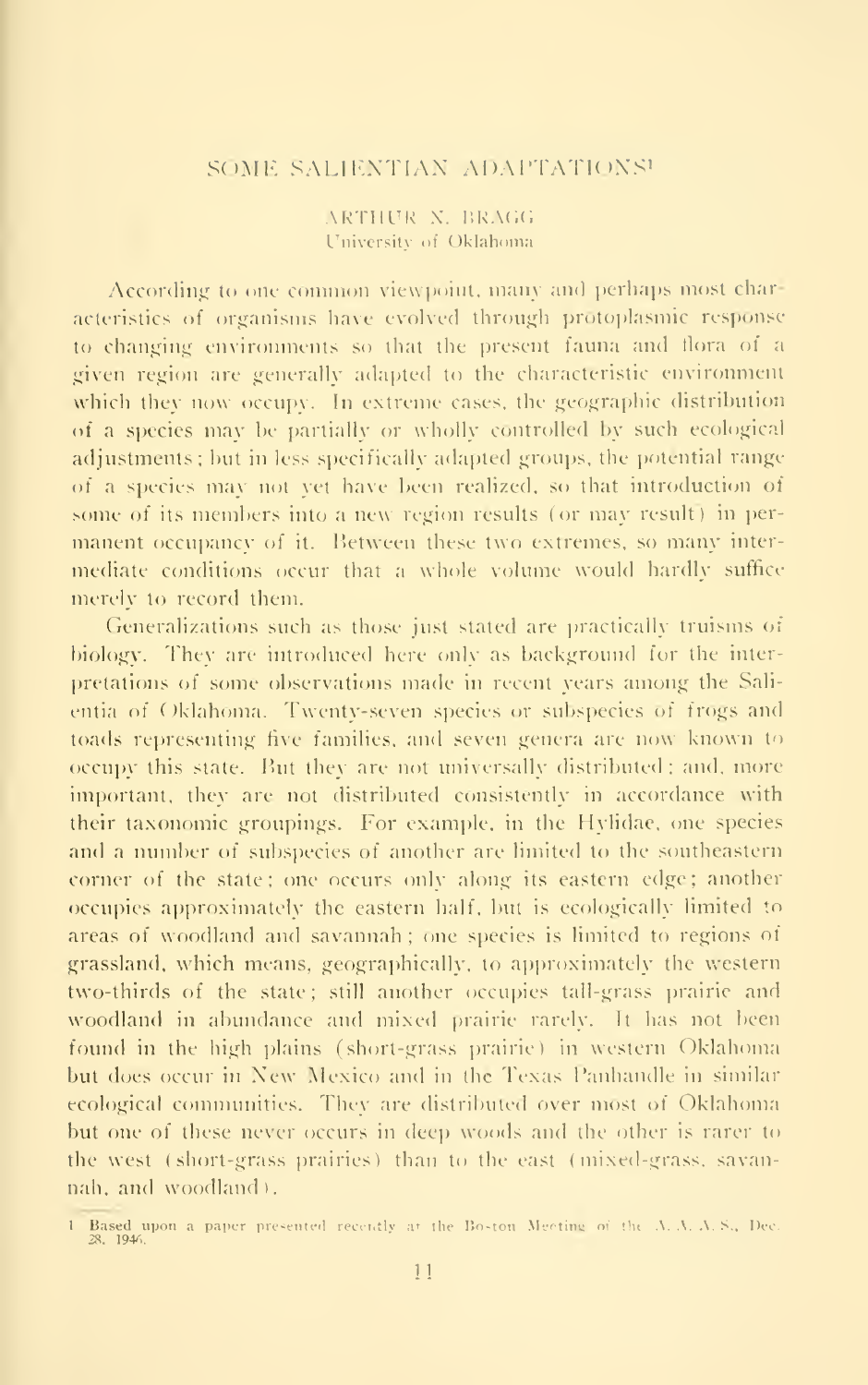C)ne might expect the frogs (genus Rana) to be limited to pond and stream sides: but this does not wholly explain their distribution in Oklahoma. Six forms are recognized. One of these is limited to the Northeast, three to the Southeast, and the other two are found abundantly in all parts of the state in proper microhabitats.

In the more terrestrial genus Bufo. seven forms are known. One is found abundantly in the eastern half of Oklahoma wherever woodland or savannah occur, except that it is rare in mountain valleys in the east. Another largely replaces it in such valleys, is very abundant in the eastern woodland areas (except on mountains) but does not enter savannah to the westward. Three species are limited to prairie, one to short-grass in western and southern Oklahoma, one to mixed prairie and the ecotone between this and the tall-grass prairie in the Northeast, the third to the short-grass plains in the West and their ecotone with the mixed prairies in south-west-central Oklahoma. One subspecies is very abundant in all parts of the state except in the southeastern woodlands where its distribution stops quite abruptly as an other intergrading subspecies replaces it. The seventh form is very rare and known only from very rough, rocky areas mostly in the west and south.

In Microhyla, two subspecies occur. One is limited to the eastern woodland areas ; ; the other replaces it to the westward and occupies all of the remainder of the state geographically except the panhandle where it may occur but is as yet unknown. But this second form seems ecologically restricted from low areas since, with ample opportunity to observe it. <sup>I</sup> have never found it on the flood plains of the larger rivers, whether they adjoined woodland, prairie or savannah in the region under observation.

In the spadefoots (genus Scaphiopus) four species occur, three limited to prairie, the fourth, to savannah and woodland. Two of the prairie-limited species occur only in short-grass plains (western) ; the second is in all prairie areas. It is, however, rare in the tall-grass prairie to the northeast.

The distributions given are based upon extensive observations in various parts of Oklahoma during eleven years, 1935 to 1946 inclusive, and hence are likely to be basically correct. Assuming their essential soundness, how much are they due to adaptation and how much to mere geographic factors exclusive of ecology? This problem has re ceived my attention during the past four or five years during which 1 have studied and collected at least once in every part of the statein many portions of it at several times.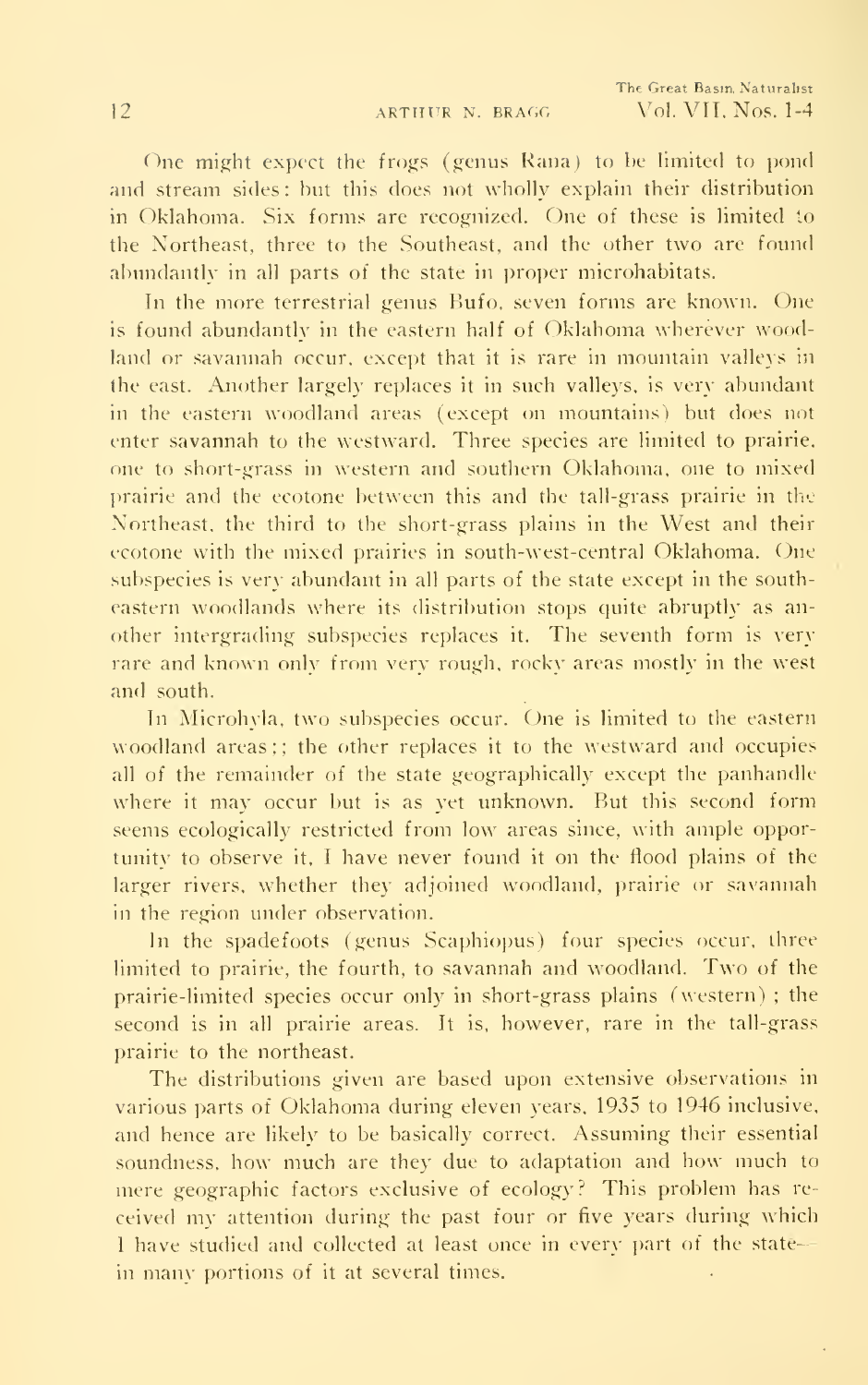Since the reproductive period of any organism, and the early period of the growth of its young, are critical ones for survival, these phases of life histories have been studied in greatest detail. All observations except measurements have been in the field, often at night during breeding activities of the adults; but tadpoles, resulting from breeding at known times, have also been under observation at many times and places, both day and night.

The greatest difference in adult behavior appears to be associated with a differential reaction to rainfall among the prairie-limited species, on the one hand, and among the woodland-savannah limited species on the other. In Bufo, for example, none of the prairie-limited forms have ever been found breeding except in temporary water during or immediately after rains of a half inch or more, regardless of season. But the species not so limited in distribution often breed in the springtime when no recent rain has occurred. In Pseudacris, one species  $(Ps, clarkii)$  is limited to prairie and behaves like the prairie limited toads; another (Ps. streckeri) is not prairie-limited, and does not thus behave.

Other species vary in the same way. Again, since the observations are quite extensive, there is little doubt as to their essential correctness. For example, I have a total of 120 records of breeding activities of Bufo cognatus, 112 of Ps. clarkii, 117 of Ps. streckeri, 83 of Bufo terrestris americanus, 129 of Bufo w. woodhousii. 64 of Hyla v. versicolor, 44 of Ps. triscriata, 80 of Microhyla c. olivacea and comparable numbers in several other species. Never have I found an exception. The prairie-limited forms breed after rain in temporary waters at any time from early spring to early fall; and they do not have a clear-cut breeding season. In contrast, those limited to woodland do breed within a definite breeding season. They are influenced to some extent by rainfall but are not controlled by it.

In earlier papers on the spadefoot toads (Bragg, 1944, 1945) I defined two types of breeding pattern (called there the mesic pattern and the xeric pattern) and it was pointed out that the spadefoots have the xeric one. I now wish to emphasize that the xeric pattern is shared by all prairie-limited species in Oklahoma, regardless of their taxonomic groups. And there is no reason to suppose that the phenomena involved are limited to this one state. Similarly the mesic pattern is typical of species limited to the woodland and savannah. Some species which occur in both prairie and savannah (e. g., M. c. olivacea) also have the xeric pattern and one species of the savannah and woodland areas shows it also. This is the spadefoot, Scaphiopus hurterii, the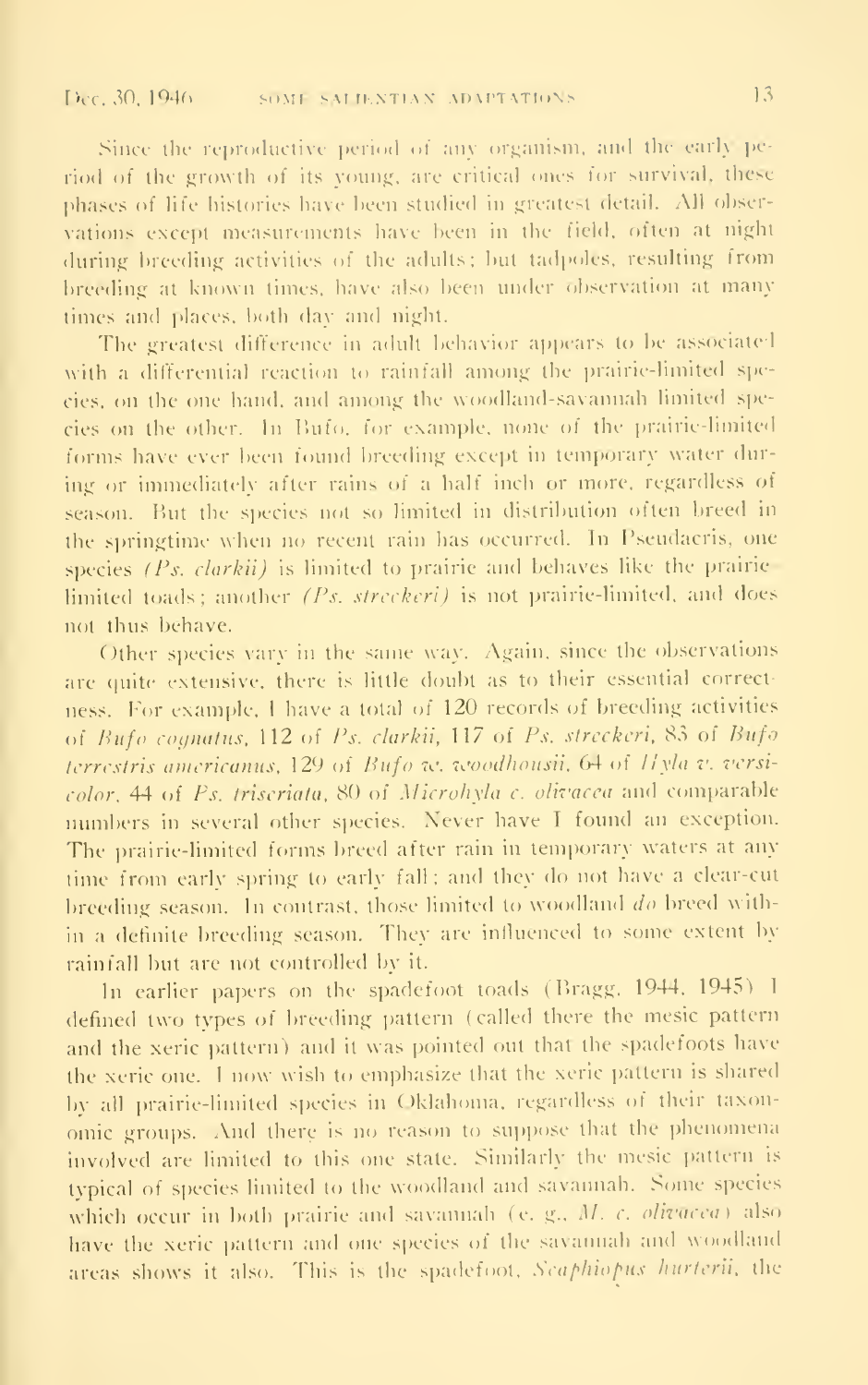only species known certainly in Oklahoma to follow its taxonomic relatives rather than the environment in breeding pattern, although there is some evidence that Microhyla c. caroliucnsis may do so.

From the viewpoint of adaptation, it seems to me significant that amphibians which are limited in distribution to a relatively dry en vironment should breed only after rains and in temporary water. For to do so consistently obviously serves the biological function of individual, and therefore species, survival. The evidence is in favor of a Darwinian factor in this, for only those which take advantage of the period immediately after rains have much chance for the survival of their tadpoles, season after season. Thus, selection has favored those which varied in the direction of discarding a breeding season in favor of breeding after rain regardless of season.

To emphasize such facts as indicating an adaptation to dry en vironment one need only to consider evaporation rate in pools and growth rates of tadpoles in them. Spadefoot tadpoles may metamorphose and leave pools in three weeks from egg-laving. Even so, many thousands are lost to the species each vear because pools evaporate too quickly. The same is true of the prairie toads. I have seen metamorphosed tadpoles of  $Butfa$  coquatus leave the pools in 28 days after egglaying; but, nevertheless, there has not been a generally successful breeding of this species about the city of Norman since 1941 ; yet each year some eggs have been laid. This lack of success in reproduction has been entirely due to loss of all tadpoles by the total evaporation of the water before the larvae could complete the aquatic phase of existence.

Spadefoot tadpoles seem to have carried these adaptations farther than any of the other forms so far known. Not only do they have an intrinsically faster development than anv other North American forms but they seem especially adapted to resist heat. While this has not been studied in detail, as it needs to be, <sup>I</sup> have seen them developing normally in water at above 35° C. a temperature some mesically adapted tadpoles cannot withstand. Furthermore, the tadpoles of some species become cannibalistic while socially aggregated, thus assuring food to at least some individuals even though most must perish as the pool evaporates. Such activities were described in S. h. holbrookii by Ball (1936) working in Connecticut and have been confirmed re cently by me for another species in Oklahoma (Bragg. 1946). The Oklahoma observations suggest that such activitv is facultative, since individuals of the species involved  $(Scathiopt)$  hombifrons Cope) had never before been observed in such activities even though <sup>I</sup> had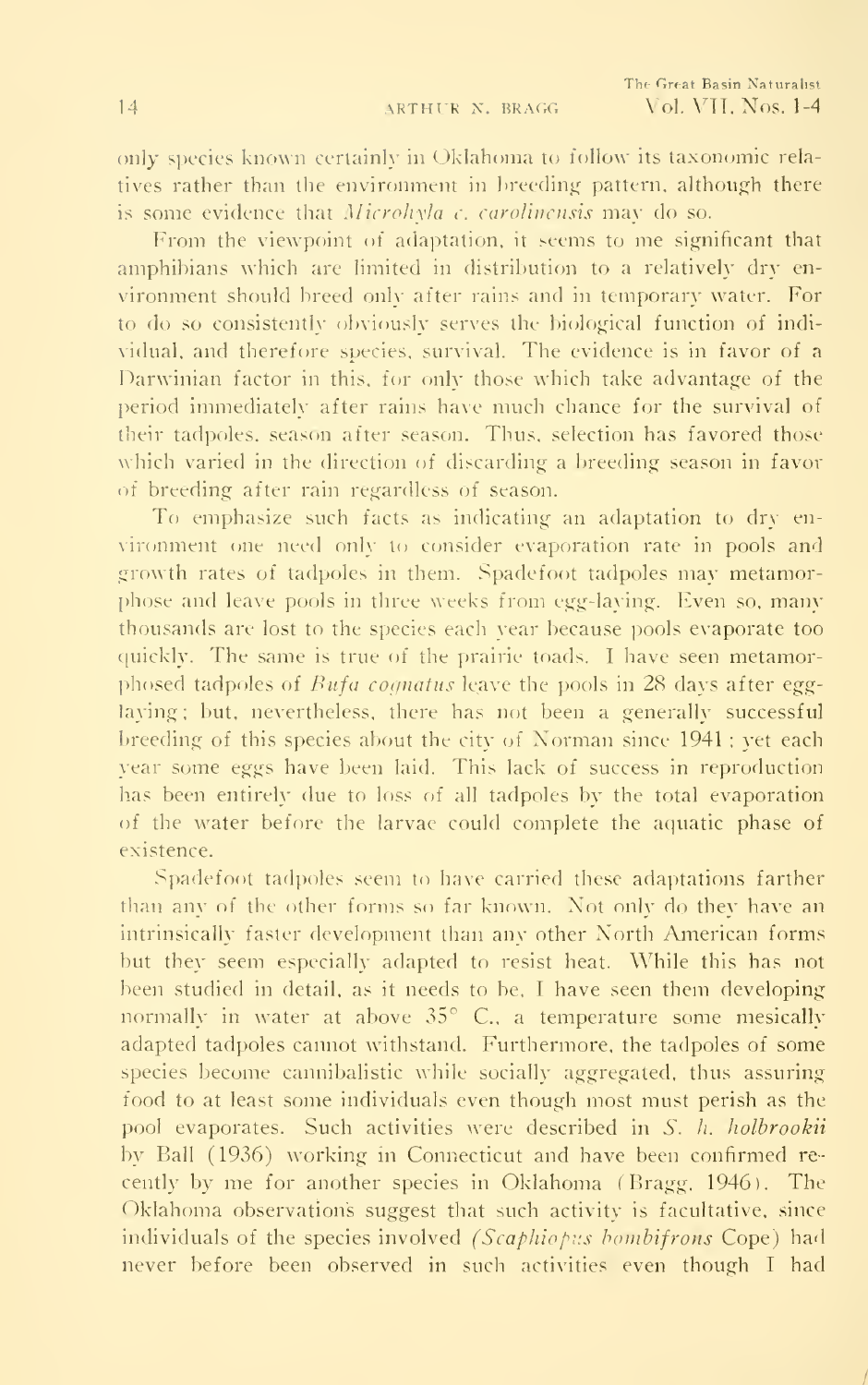watched the development and metamorphosis of its tadpoles on many occasions in Oklahoma and also in New Mexico (Bragg, 1941).

In summary, therefore, we may conclude:

(1) that prairie-limited Salientia in general in Oklahoma) and presumably elsewhere) are able to survive the rigors of a relatively dry environment through having evolved a special breeding behavior, called here the xeric pattern.

(2) that this pattern involves the same factors as those already described for the spadefoot toads, particularly in the lack of a definite breeding season, rainfall being substituted for an internal stimulus in the initiation of breeding activities.

 $(3)$  that these prairie forms generally differ from those limited to woodland in their breeding pattern, the one known exception being the savannah spadefoot, Scaphiopus hurterii.

(4) that not only adults but also tadpoles are adapted, the latter primarily through the evolution of a fast rate of development (aided of course by increasing heat as the water of the pool warms and evaporation rate increases), and  $(5)$  that these adaptations were probably evolved through selection in the Darwinian sense.

Further study of details is planned as time permits.

Ball, S. C., 1936. The distribution and behavior of the spadefoot toad in Connecticut. Trans. Conn. Acad. Arts and Sci. 32: 351-379.

Bragg, Arthur N., 1941. Some observations on Amphibia at and near Las Vegas, New Mexico. Great Basin Nat. 2: 109-117.

......., 1944. The spadefoot toads in Oklahoma with a summary of our knowledge of the group 1. Amer. Nat. 78: 517-533.

mary of our knowledge of the group 11. Amer. Nat. 79: 52-72.

..., 1946. Aggregation with cannibalism in tadpoles of Scaphiopus bombifrons Cope, etc. Herpetologica 3: 89-97.